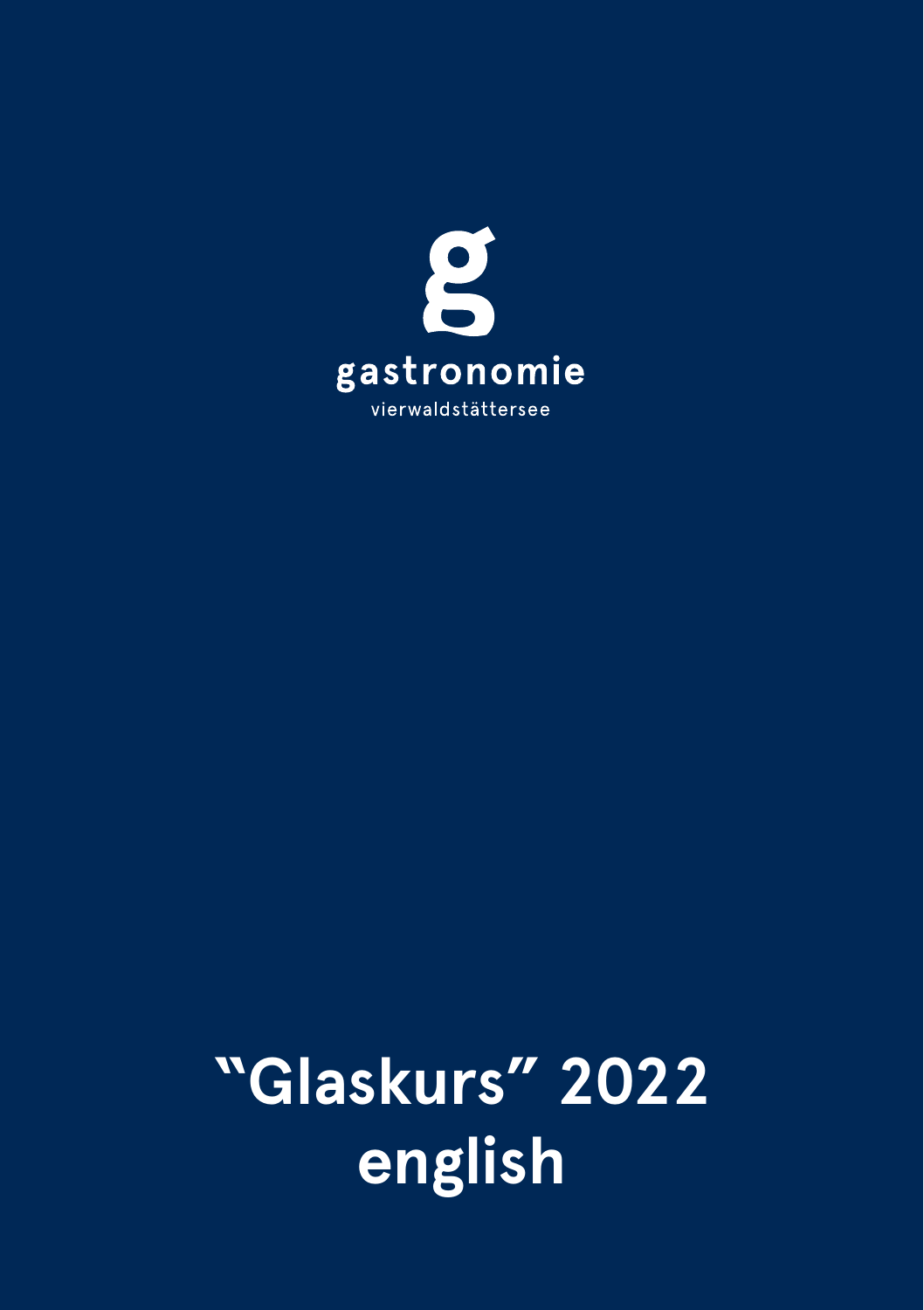## **Light bites**

| <b>Colourful mixed leaf salad</b><br>with bread croutons, cherry tomatoes,<br>roasted seeds and house dressing                                                                                                    |                | 10.90         |
|-------------------------------------------------------------------------------------------------------------------------------------------------------------------------------------------------------------------|----------------|---------------|
| <b>Colourful mixed leaf salad</b><br>With bread croutons, cherry tomatoes, cucumber, Swiss eggs,<br>Uri alpine cheese, roasted seeds and house dressing                                                           |                | 22.50         |
| Housemade seasonal soup                                                                                                                                                                                           | small<br>large | 9.90<br>16.50 |
| <b>Rotegg Schüblig smoked sausage</b>                                                                                                                                                                             |                |               |
| with mustard and bread                                                                                                                                                                                            |                | 12.50         |
| with a colourful mixed leaf salad and house dressing                                                                                                                                                              |                | 19.50         |
| <b>Original Gersau cheesecake</b><br>with a colourful mixed leaf salad and house dressing                                                                                                                         |                | 23.50         |
| "Best of Lake Lucerne"<br>Nidwalden Landjäger cured sausage, pastrami, Swiss turkey ham,<br>Uri alpine cheese, cubes of Sbrinz cheese and "Hohle Gasse" soft cheese<br>served with cornichons and housemade bread |                | 24.50         |
| <b>Housemade sandwiches</b>                                                                                                                                                                                       |                |               |
| Uri alpine cheese                                                                                                                                                                                                 |                | 8.50          |



### **Our house wines**



#### **Switzerland /Schwyz**

#### **Cuvée Blanche @ 1.0 dl 7.50 7.5 dl 49.00**

This is a wine for all senses, which has been carefully crafted at the Kümin cellars. The sweet grape juice has gently fermented to a delicate wine that is full of fresh fruitiness with a touch of sweet zing. This cuvée is well suited for any apertif or as a companion for cold buffets.

|        | Producer Gebrüder Kümin, Freienbach           |
|--------|-----------------------------------------------|
| Grapes | Blanc de noir, Riesling x Sylvaner,<br>Muscat |



#### **Italy/Emilia Romagna**

| Tavola Rosso | $1.0$ dl | 7.50         |
|--------------|----------|--------------|
|              |          | 7.5 dl 49.00 |

This refined Italian red is grown at the sunny vineyards of Villa Bagnolo, beautifully situated between Tuscany and the Adriatic Coast. The masterful blend combines a robust Cuvée with different Riserva selections, achieving balance and harmony from the careful ageing process in both wooden barrels and steel tanks. Our Tavola Rosso is the perfect companion for any occasion. The intense color, fruity aroma and soft finish are very pleasing.

| Producer Assembled by the master vintner |
|------------------------------------------|
| Vito Ballarati and the Tavolago team     |
| Grapes Sangiovese                        |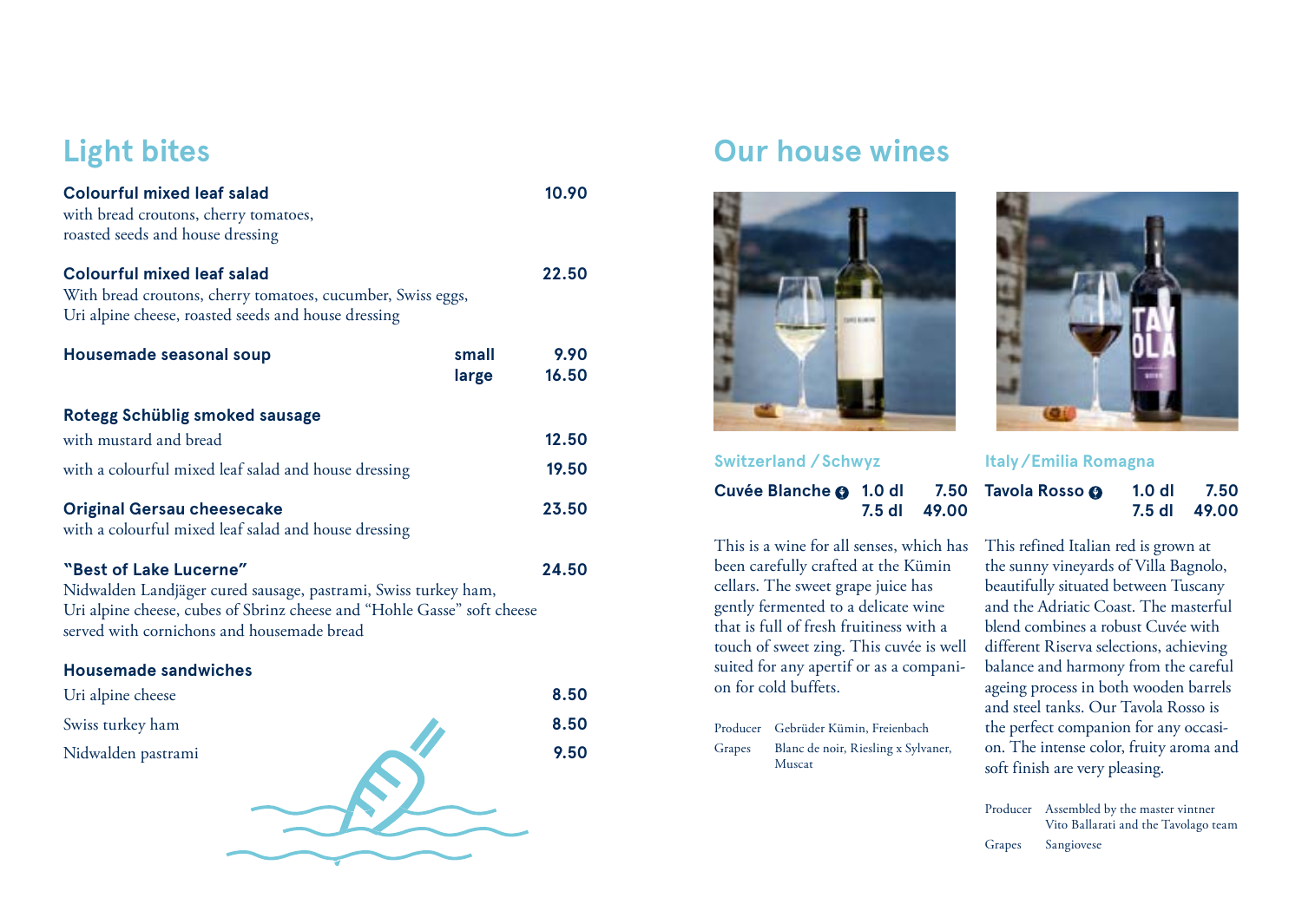### **Snacks**

| <b>Peanuts</b>                                      | 2.50 |
|-----------------------------------------------------|------|
| Zweifel crisps plain or paprika                     | 3.20 |
| Lucerne Birnenweggen bread with spiced pear filling | 3.50 |
| Lucerne almond cake                                 | 3.50 |
| Pastry nut twist                                    | 3.50 |

### **Tortes and cakes**

| Housemade fruitcake                                                       | 6.50    |
|---------------------------------------------------------------------------|---------|
| Original Treichler Zuger Kirschtorte - Zug cherry torte<br>(with alcohol) | 7.50    |
| Lucerne chocolate torte with truffle cream                                | 7.50    |
| with cream                                                                | $+2.00$ |

# **Individual ice creams & ice cream lollies**

| Pierrot ice cream cone (chocolate, vanilla, strawberry) | 3.70 |
|---------------------------------------------------------|------|
| Café latte macchiato ice cream                          | 5.50 |
| <b>Pierrot Almond</b>                                   | 3.70 |
| <b>Pierrot Tom</b>                                      | 3.50 |
| <b>Pierrot Pirate</b>                                   | 3.00 |

All of our ice creams are palm oil-free and made with Swiss milk.